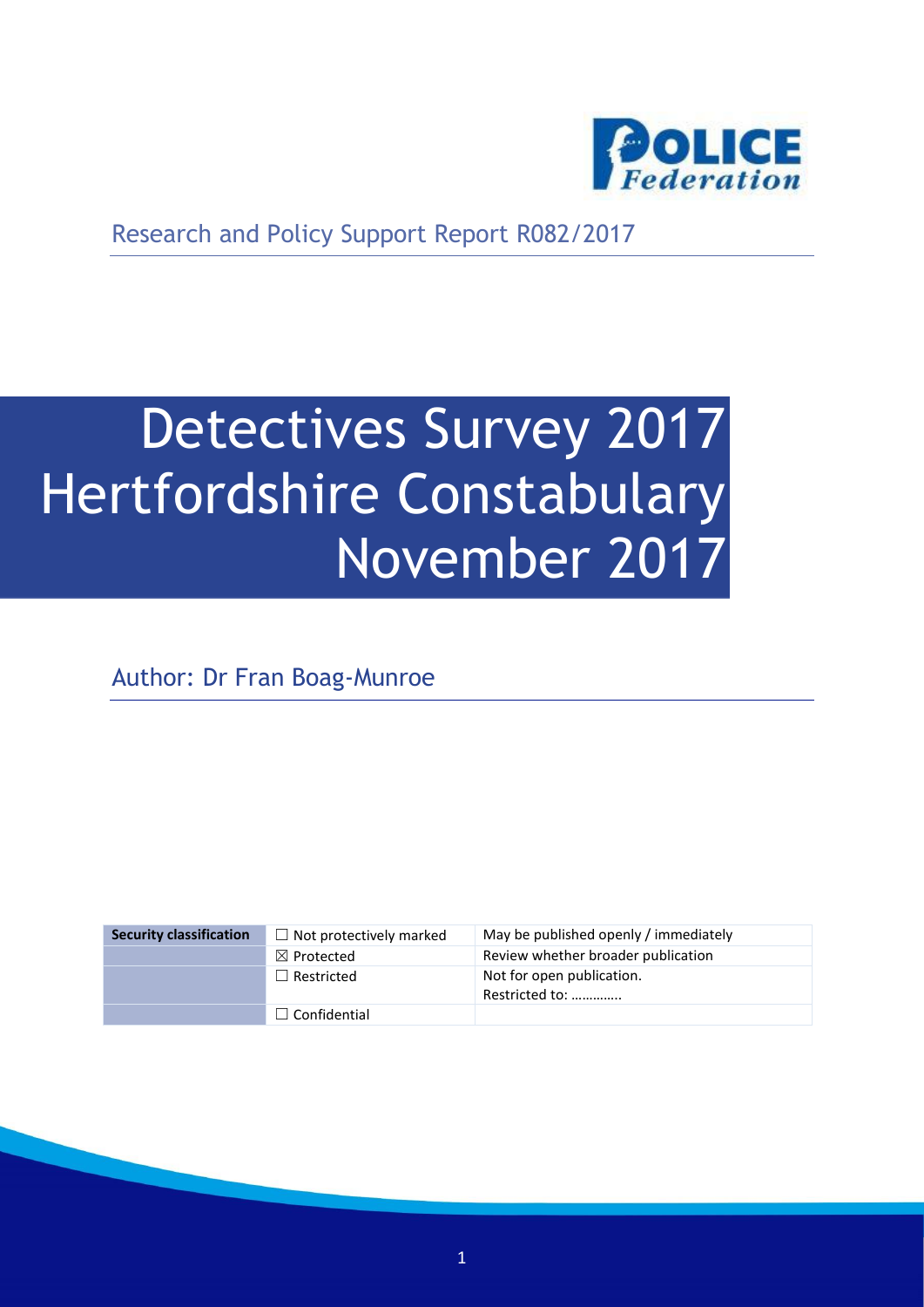#### **INTRODUCTION**

This report provides a summary of responses to the PFEW National Detectives Survey received from respondents in Hertfordshire Constabulary in 2017.

Some of the questions asked in this year's survey were the same as in the 2015 National Detectives Survey; this allowed us to monitor any changes since the last time the survey was conducted. Other questions were new to 2017, to be able to look in more detail at the context in which detectives are currently working.

Where appropriate, details of average responses for the police service as a whole are also presented, differences between the national and local responses have not been tested statistically and therefore any differences reported are for guidance only and must be treated with caution.

#### **RESPONSE RATE AND RESPONDENTS**

The National Detectives Survey 2017 opened on 1st September 2017 and closed on 24th September 2017. During this time, detective officers were invited to attend via the Police Federation's National Membership Database, as well as via local Joint Branch Boards and the National Detectives Forum mailing list.

**184 responses were received from detectives in Hertfordshire Constabulary**. There is still no accepted measure of the total number of detectives in England and Wales. It is therefore not possible to calculate a definitive response rate for the survey as a proportion of the total number of detectives. However, for comparison the number of responses received within Hertfordshire Constabulary was higher than when this survey was last conducted in 2015, when 43 responses were received.

#### **IMPACT OF SERVICE CUTS**

**62% of respondents within Hertfordshire Constabulary said that service cuts have had a major impact on their morale**; this was higher than the national average, where 56% detectives said that service cuts have had a major impact upon their morale.

In addition, **29% of respondents within Hertfordshire Constabulary said service cuts have had a major impact upon their physical health and wellbeing, whilst 29% said that service cuts have had a major impact upon their mental health and wellbeing**. For comparison, in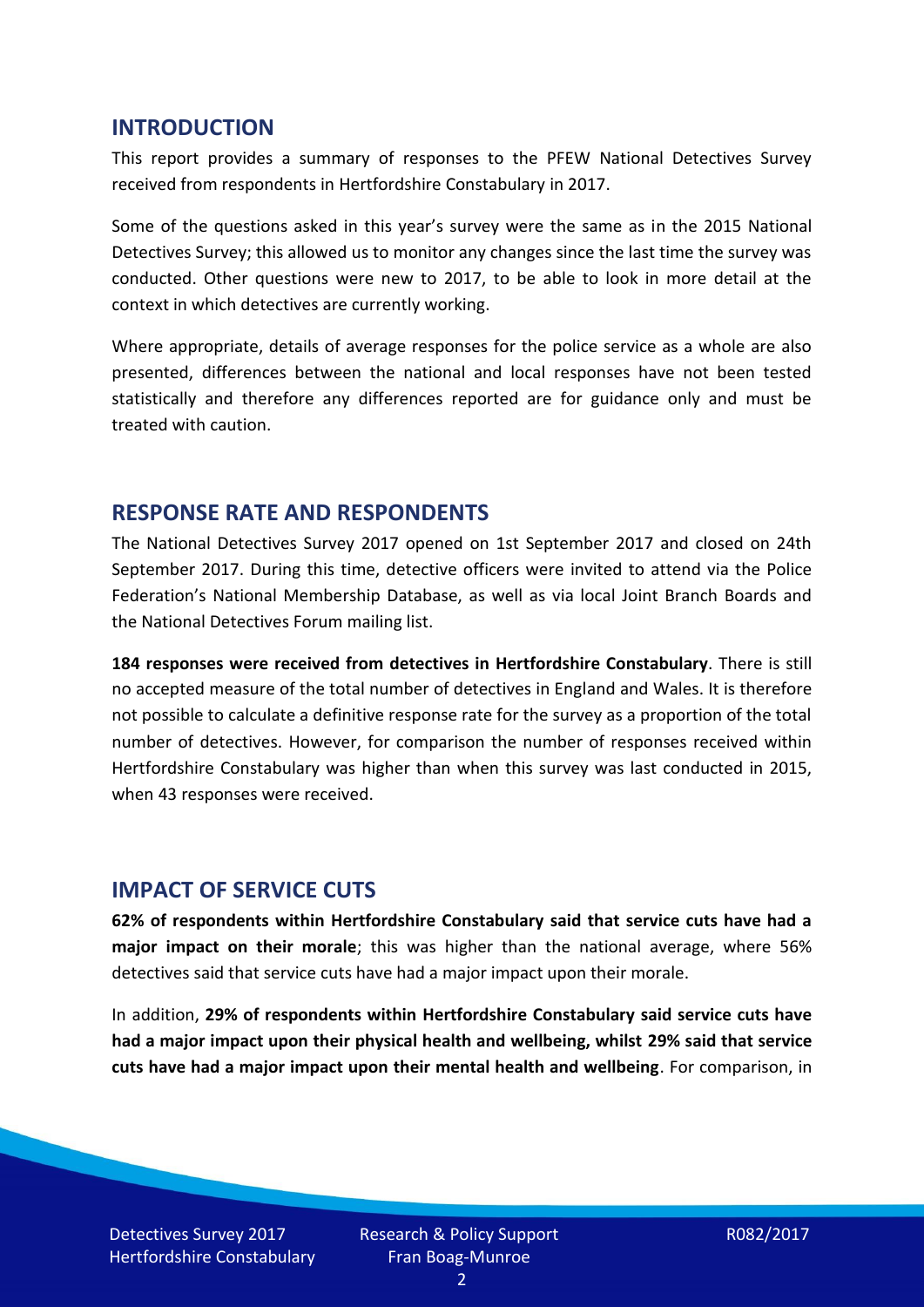England and Wales as whole 27% of detectives said that service cuts have had a major impact on their physical health and wellbeing and also on their mental health and wellbeing.

| How, if at all, have<br>service cuts affected | No impact | <b>Minor impact</b> | <b>Moderate</b><br>impact | <b>Major impact</b> |
|-----------------------------------------------|-----------|---------------------|---------------------------|---------------------|
| <b>Your morale</b>                            | 2%        | 12%                 | 25%                       | 62%                 |
| Your physical health and<br>wellbeing         | 14%       | 20%                 | 37%                       | 29%                 |
| Your mental health and<br>wellbeing           | 14%       | 25%                 | 33%                       | 29%                 |

**57% of respondents in Hertfordshire Constabulary said that service cuts have substantially increased their overall workload; 56% said that service cuts have substantially increased how fatigued they feel; and 49% said that service cuts have substantially increased how stressful they find their jobs**. Comparison of these proportions in Hertfordshire Constabulary to England and Wales as a whole can be found in the table below.

|                                    | <b>Hertfordshire Constabulary</b>                       | <b>England and Wales</b>                                |
|------------------------------------|---------------------------------------------------------|---------------------------------------------------------|
| Your overall workload              | 57% substantially increased<br>(35% slightly increased) | 62% substantially increased<br>(32% slightly increased) |
| How fatigued you feel              | 56% substantially increased<br>(35% slightly increased) | 53% substantially increased<br>(38% slightly increased) |
| How stressful you find your<br>job | 49% substantially increased<br>(39% slightly increased) | 49% substantially increased<br>(41% slightly increased) |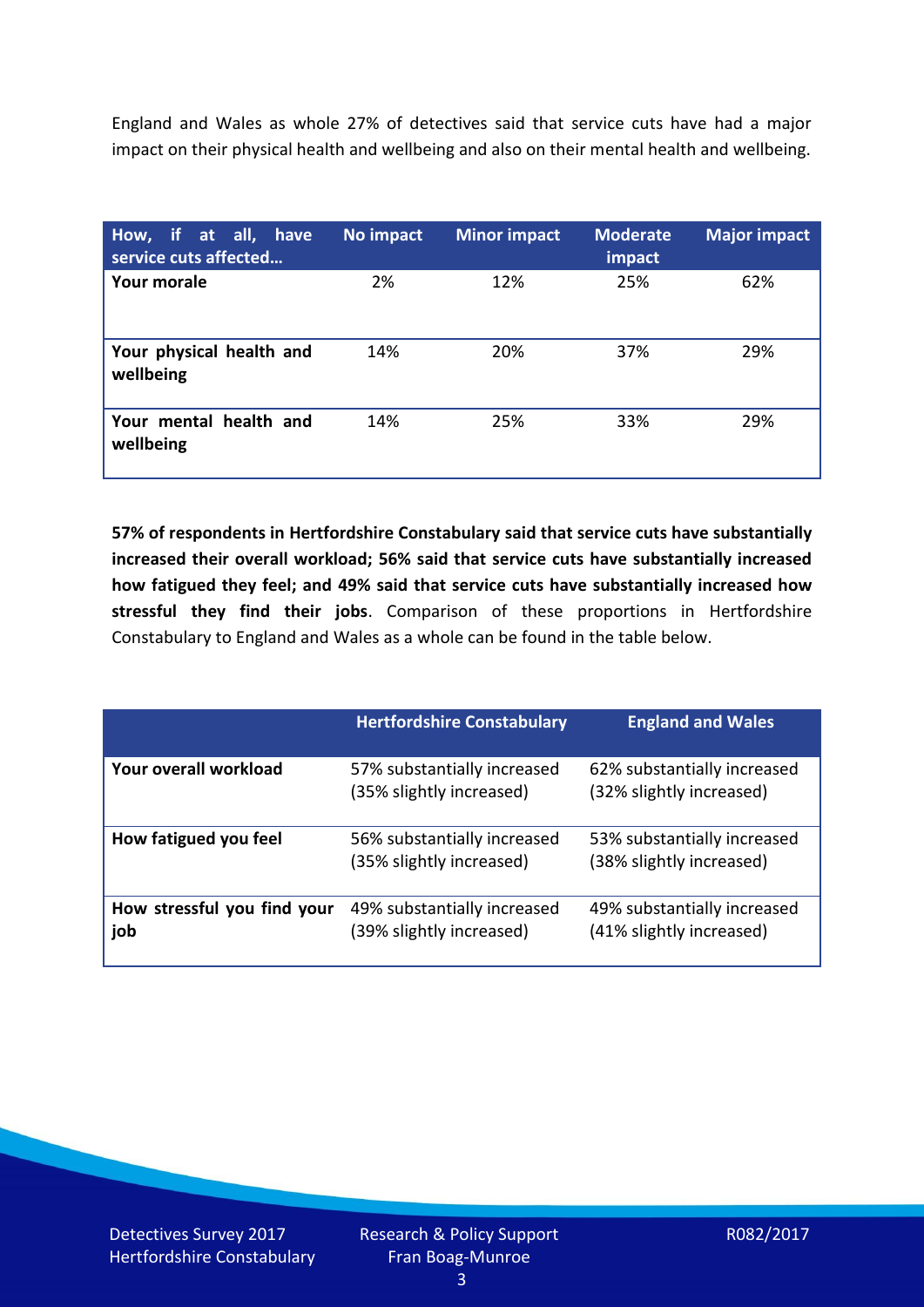## **WORKLOAD AND JOB DEMANDS**

**72% of respondents in Hertfordshire Constabulary said that their workload in the last 12 months was either too high or much too high**. This is lower than the national average - in England and Wales as a whole, 76% of respondents said that their workload had been too high or much too high in the last 12 months.

26% of respondents in Hertfordshire Constabulary said that their workload enabled them to provide the service needed to victims either most or all of the time; this compares to 27% of detectives in England and Wales as a whole. **The proportion of respondents in Hertfordshire Constabulary who said that their workload enabled them to provide the service needed to victims either most or all of the time has decreased since 2015** when 47% of respondents felt that they could provide the service needed either most or all of the time.

In addition, 20% of respondents in Hertfordshire Constabulary said that their workload enabled them to provide the service needed to witnesses either most or all of the time, in comparison to 22% of detectives in England and Wales overall. **The proportion of respondents in Hertfordshire Constabulary who said that their workload enabled them to provide the service needed to witnesses either most or all of the time has decreased since 2015**, when 51% of respondents felt that they could provide the service needed either most or all of the time.

| Does your workload enable<br>you to provide the service<br>needed to? | <b>Never</b> | <b>Sometimes</b> | Most or all of the<br>time |
|-----------------------------------------------------------------------|--------------|------------------|----------------------------|
| <b>Victims</b>                                                        | 8%           | 66%              | 26%                        |
| <b>Witnesses</b>                                                      | 11%          | 69%              | 20%                        |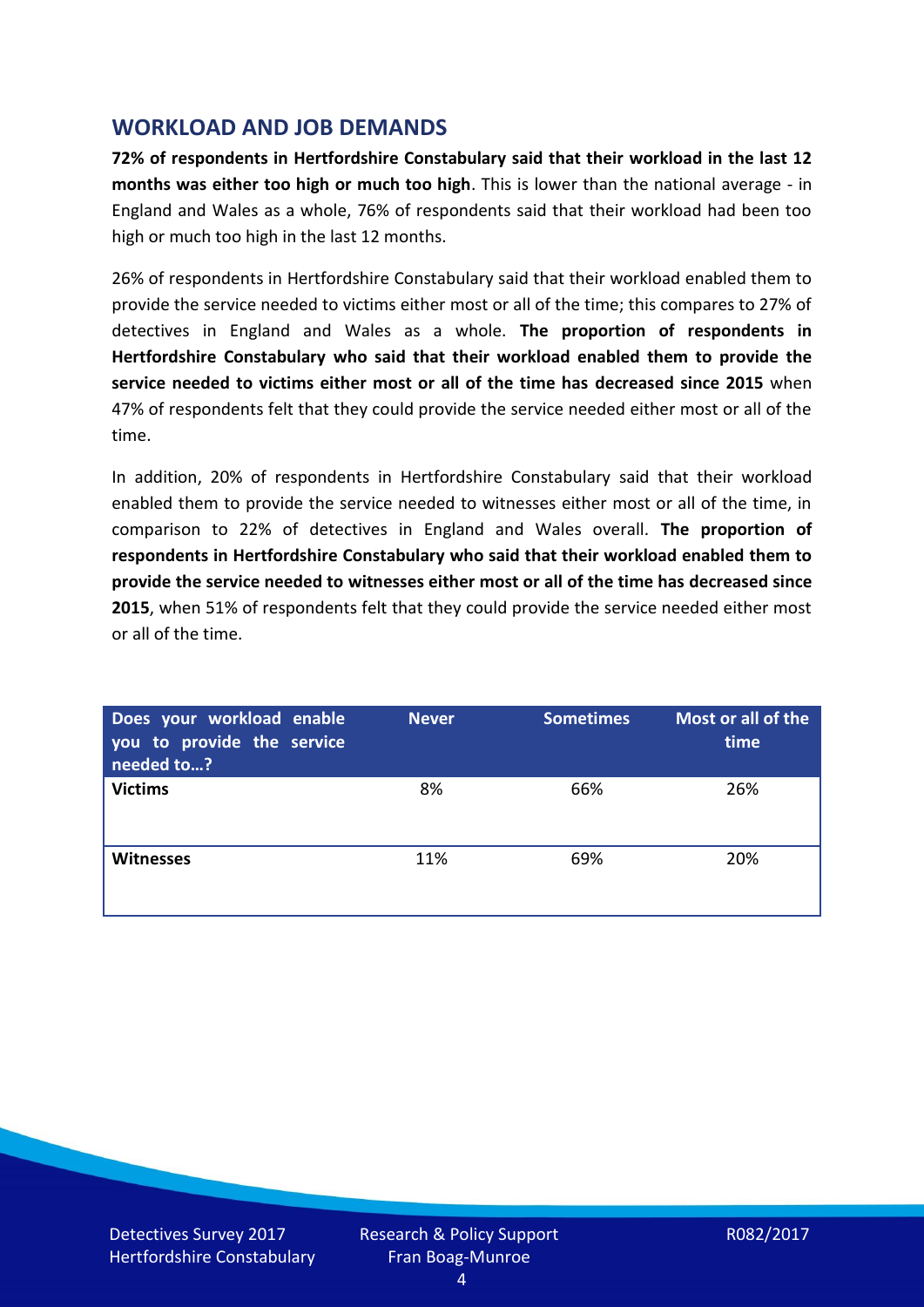## **JOB RELATED STRESS**

In Hertfordshire Constabulary, **47% of respondents said that they felt emotionally drained from work either most or all of the time**. Nationally, this proportion was 48%. The proportion of respondents in Hertfordshire Constabulary who said that they had felt emotionally drained from work either most or all of the time has increased since 2015, when 33% of respondents said that they felt emotionally drained from work.

**47% of respondents in Hertfordshire Constabulary said that their job was either very or extremely stressful**. This is the proportion of respondents who, in effect, report a nondiagnostic case of work-related stress within Hertfordshire Constabulary.



In England and Wales as a whole 48% of detectives reported a case of work-related stress. Therefore **the proportion of respondents in Hertfordshire Constabulary who reported a case of work-related stress was lower than the national average**. The reasons given by respondents in Hertfordshire Constabulary for why they found their job stressful are presented below.

Detectives Survey 2017 Hertfordshire Constabulary Research & Policy Support Fran Boag-Munroe

R082/2017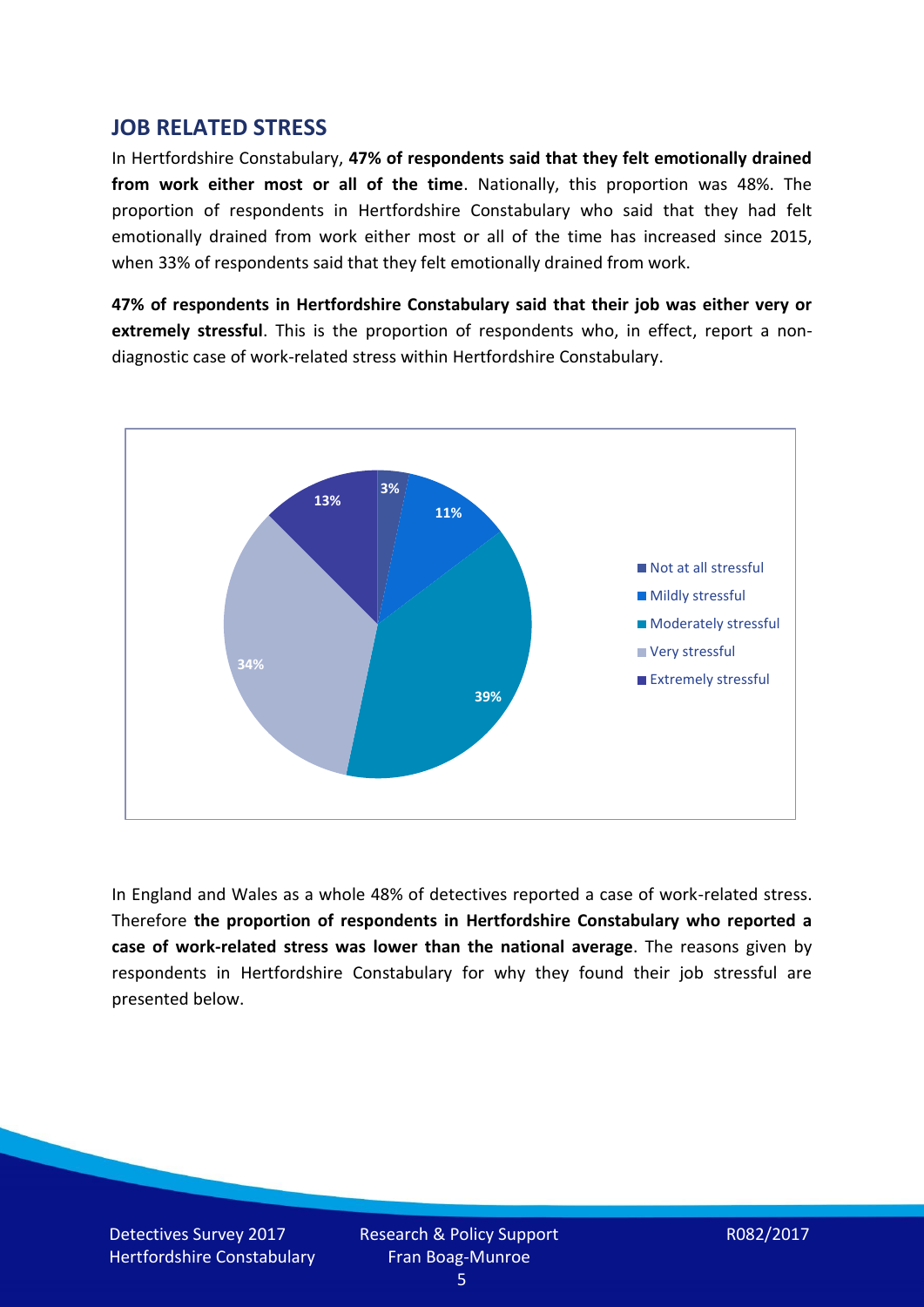| My job is stressful because                                           | <b>Proportion</b>       | <b>Proportion</b>       |
|-----------------------------------------------------------------------|-------------------------|-------------------------|
|                                                                       | agreeing or<br>strongly | agreeing or<br>strongly |
|                                                                       | agreeing in             | agreeing in             |
|                                                                       | <b>Hertfordshire</b>    | <b>England and</b>      |
|                                                                       | <b>Constabulary</b>     | <b>Wales</b>            |
| There are high levels of personal responsibility                      | 89%                     | 93%                     |
| There aren't enough officers in my team/unit                          | 84%                     | 86%                     |
| I feel like the general public and partner agencies often             | 80%                     | 82%                     |
| have unrealistic expectations                                         |                         |                         |
| The nature of my work is high-risk                                    | 65%                     | 80%                     |
| I have a high workload                                                | 74%                     | 80%                     |
| There is frequent organisational change                               | 71%                     | 79%                     |
| My work is emotionally demanding                                      | 66%                     | 71%                     |
| I don't have enough time to be able to do my job to a                 | 68%                     | 70%                     |
| standard of which I can be proud                                      |                         |                         |
| I am unable to meet all the conflicting demands on my<br>time at work | 68%                     | 69%                     |
| I am exposed to traumatic or distressing incidents and<br>material    | 54%                     | 64%                     |
| I frequently have unrealistic time pressures                          | 59%                     | 61%                     |
| There aren't enough opportunities for professional<br>development     | 49%                     | 57%                     |
| I frequently have unachievable deadlines                              | 57%                     | 57%                     |
| I am often pressured to work long hours                               | 55%                     | 51%                     |
| My work-life balance is poor                                          | 30%                     | 43%                     |
| I don't feel like I have enough support from<br>management            | 34%                     | 40%                     |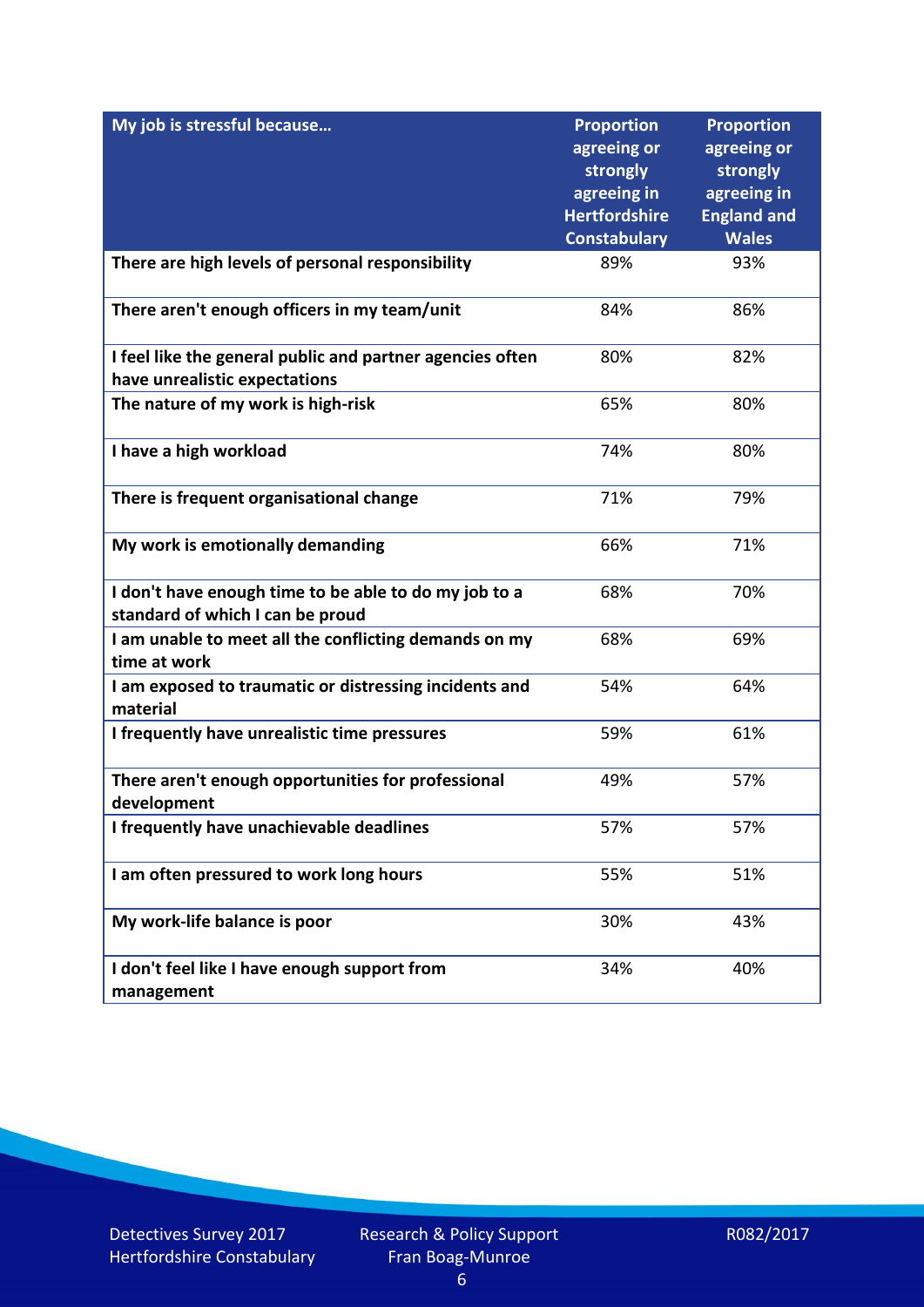## **ABSENCE AND ABSENCE BEHAVIOURS**

**Presenteeism** refers to a person attending work despite feeling that they should have taken sick leave due to their physical or mental health and wellbeing. **In Hertfordshire Constabulary, 77% of respondents reported at least one instance of presenteeism associated with their physical health and wellbeing** in the last 12 months**; 56% of respondents reported at least one instance of presenteeism associated with their mental health and wellbeing**.

**Leaveism** refers to a person taking annual leave or rest days rather than sick leave for their physical or mental health and wellbeing. In the last year, **39% of respondents in Hertfordshire Constabulary reported at least one instance of leaveism associated with their physical health and wellbeing**, whilst **34% of respondents in Hertfordshire Constabulary reported at least one instance of leaveism associated with their mental health and wellbeing.**

Finally, **42% of respondents in Hertfordshire Constabulary said that they had taken sickness absence due to their physical health and wellbeing** in the last 12 months. In addition, **17% of respondents said that they had taken sickness absence due to their mental health and wellbeing**.

Comparison of the proportions of respondents reporting presenteeism, leaveism and sickness absence in Hertfordshire Constabulary with England and Wales as a whole can be found in the table below.

|                             | <b>Hertfordshire Constabulary</b>       |                                       | <b>England and Wales</b>                |                                       |
|-----------------------------|-----------------------------------------|---------------------------------------|-----------------------------------------|---------------------------------------|
| At least one<br>instance of | <b>Physical health</b><br>and wellbeing | <b>Mental health</b><br>and wellbeing | <b>Physical health</b><br>and wellbeing | <b>Mental health</b><br>and wellbeing |
| Presenteeism                | 77%                                     | 56%                                   | 71%                                     | 54%                                   |
| Leaveism                    | 39%                                     | 34%                                   | 42%                                     | 33%                                   |
| <b>Sickness</b><br>absence  | 42%                                     | 17%                                   | 35%                                     | 14%                                   |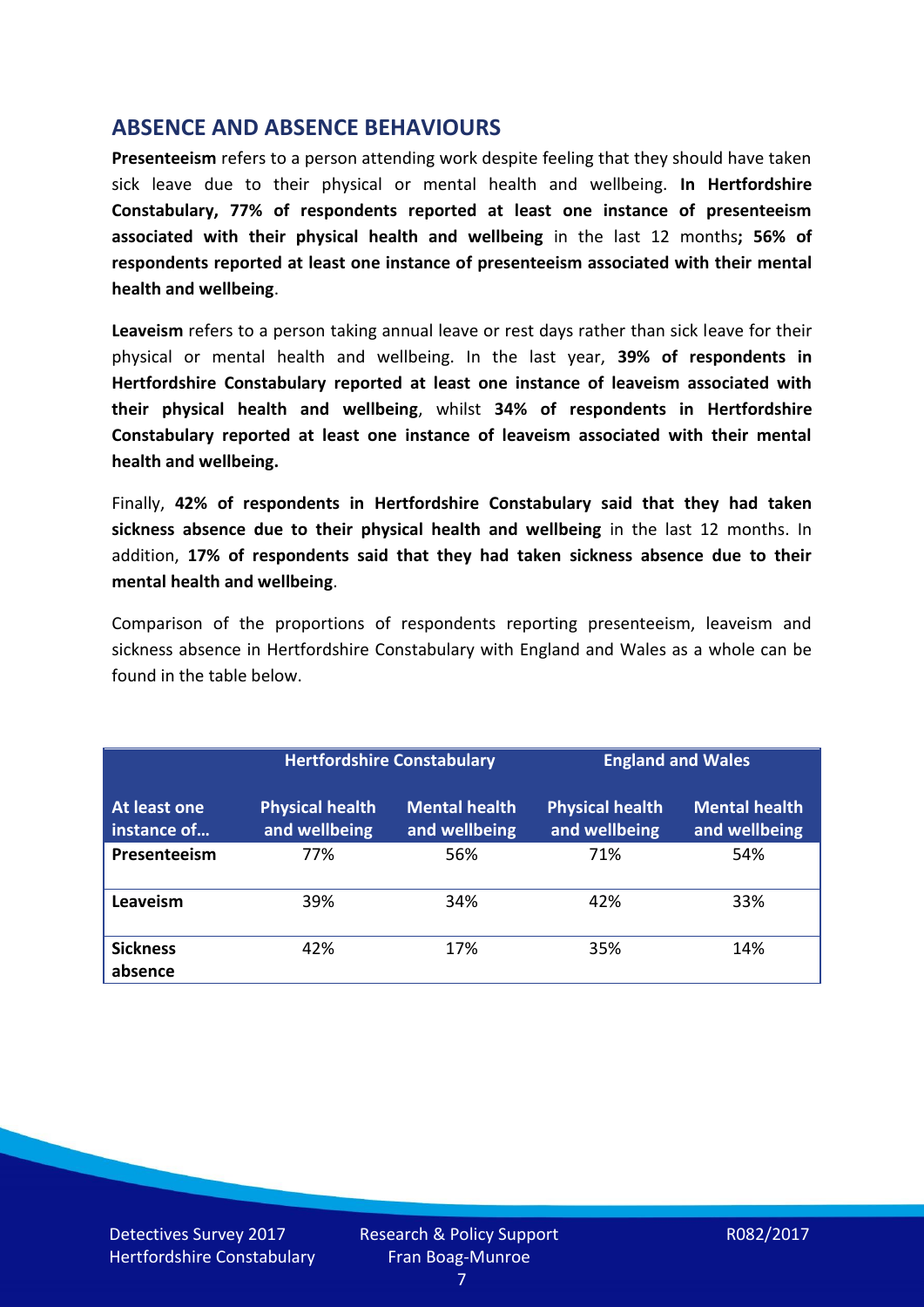## **VIEWS ABOUT THE JOB**

**80% of respondents in Hertfordshire Constabulary felt that the role of the detective was seen as less valuable to the force than it used to be.** This compares with 85% of detectives in England and Wales as a whole who said that they felt the role of the detective was now less valuable.

Respondents in Hertfordshire Constabulary were less likely to be dissatisfied than satisfied with their jobs, with **38% of respondents saying that they were dissatisfied and 41% of respondents saying that they were satisfied**. In comparison, 36% of detectives in England and Wales as a whole said that they were dissatisfied with their jobs, whilst 45% of respondents said that they were satisfied.

In addition, **the proportion of respondents in Hertfordshire Constabulary who said that they were dissatisfied with their job has increased since 2015**, when 23% of respondents reported job dissatisfaction.



Detectives Survey 2017 Hertfordshire Constabulary Research & Policy Support Fran Boag-Munroe

R082/2017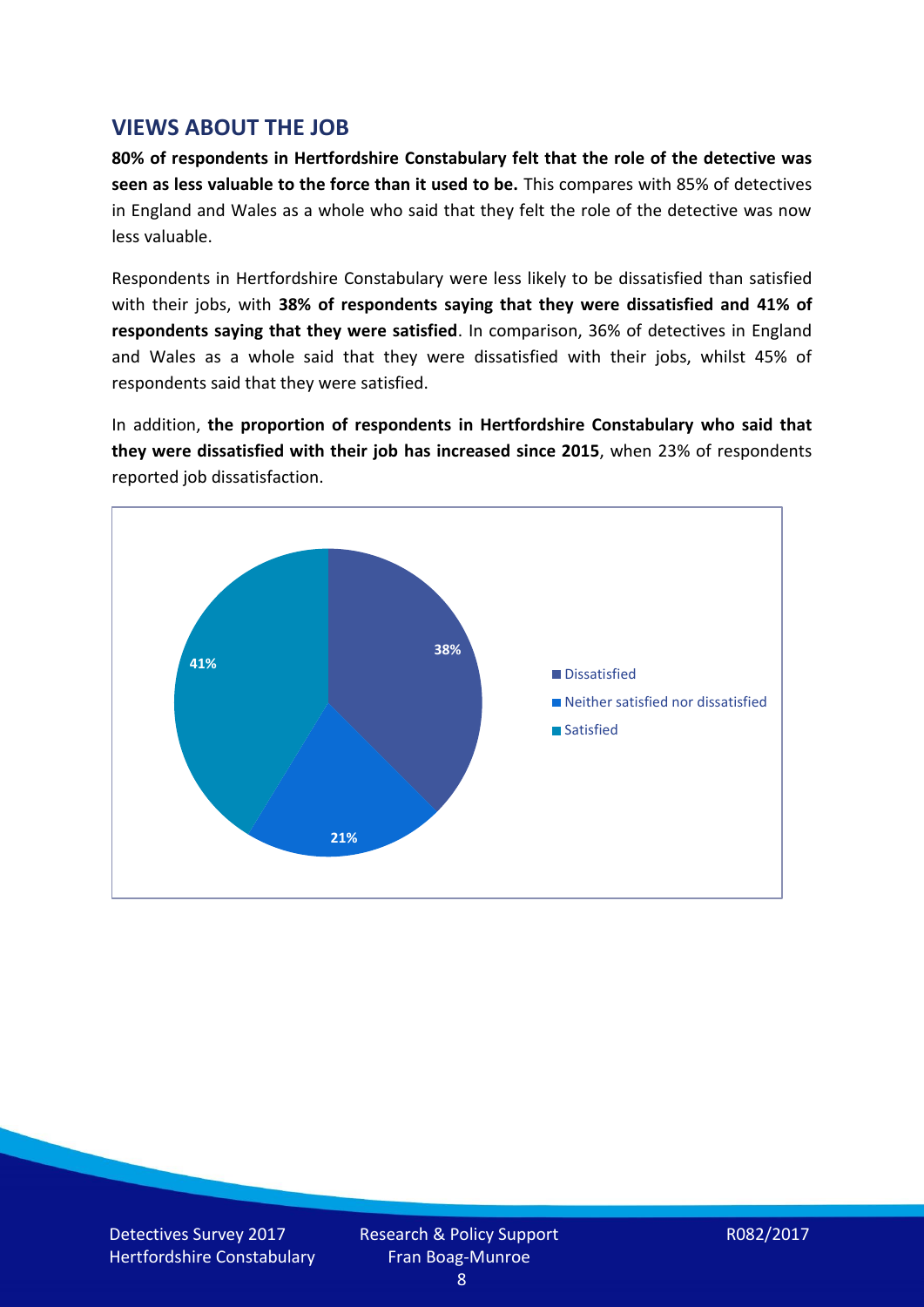# **TRAINING AND CONTINUOUS PROFESSIONAL DEVELOPMENT**

**48% of respondents in Hertfordshire Constabulary said that they had difficulties securing specific training opportunities**. This has increased since 2015, when 38% of respondents in Hertfordshire Constabulary reported difficulties securing specific training opportunities.

The proportion of respondents in Hertfordshire Constabulary who said that they had difficulties securing training opportunities is lower than the national average, where this year 51% of detectives said that they had difficulties securing training.

In addition, **57% of respondents in Hertfordshire Constabulary said that they were rarely given enough time to stay up-to-date with the latest developments in their area of work**. This compares to 56% of respondents in England and Wales as a whole. This proportion is higher than in 2015, when 42% of respondents in Hertfordshire Constabulary said that they rarely had enough time to keep up-to-date with the latest developments.

| Are you given enough time<br>to stay up-to-date with the<br>latest developments in your<br>area of work? | <b>Hertfordshire Constabulary</b> | <b>England and Wales</b> |
|----------------------------------------------------------------------------------------------------------|-----------------------------------|--------------------------|
| <b>Rarely</b>                                                                                            | 57%                               | 56%                      |
| <b>Sometimes</b>                                                                                         | 40%                               | 41%                      |
| <b>Always</b>                                                                                            | 3%                                | 4%                       |

A list of reasons why respondents in Hertfordshire Constabulary said that they were not able to stay up-to-date with the latest developments in their field can been found in the table below.

| It is difficult to stay up-to-date with the latest developments<br>in my field because          | <b>Hertfordshire</b><br><b>Constabulary</b> | <b>England</b><br>and Wales |
|-------------------------------------------------------------------------------------------------|---------------------------------------------|-----------------------------|
| I have too many competing priorities                                                            | 76%                                         | 79%                         |
| There is no time set aside by my management for study                                           | 74%                                         | 76%                         |
| There are not enough officers to cover my day-to-day work<br>for me to attend relevant training | 77%                                         | 76%                         |
| My workload is too high                                                                         | 74%                                         | 76%                         |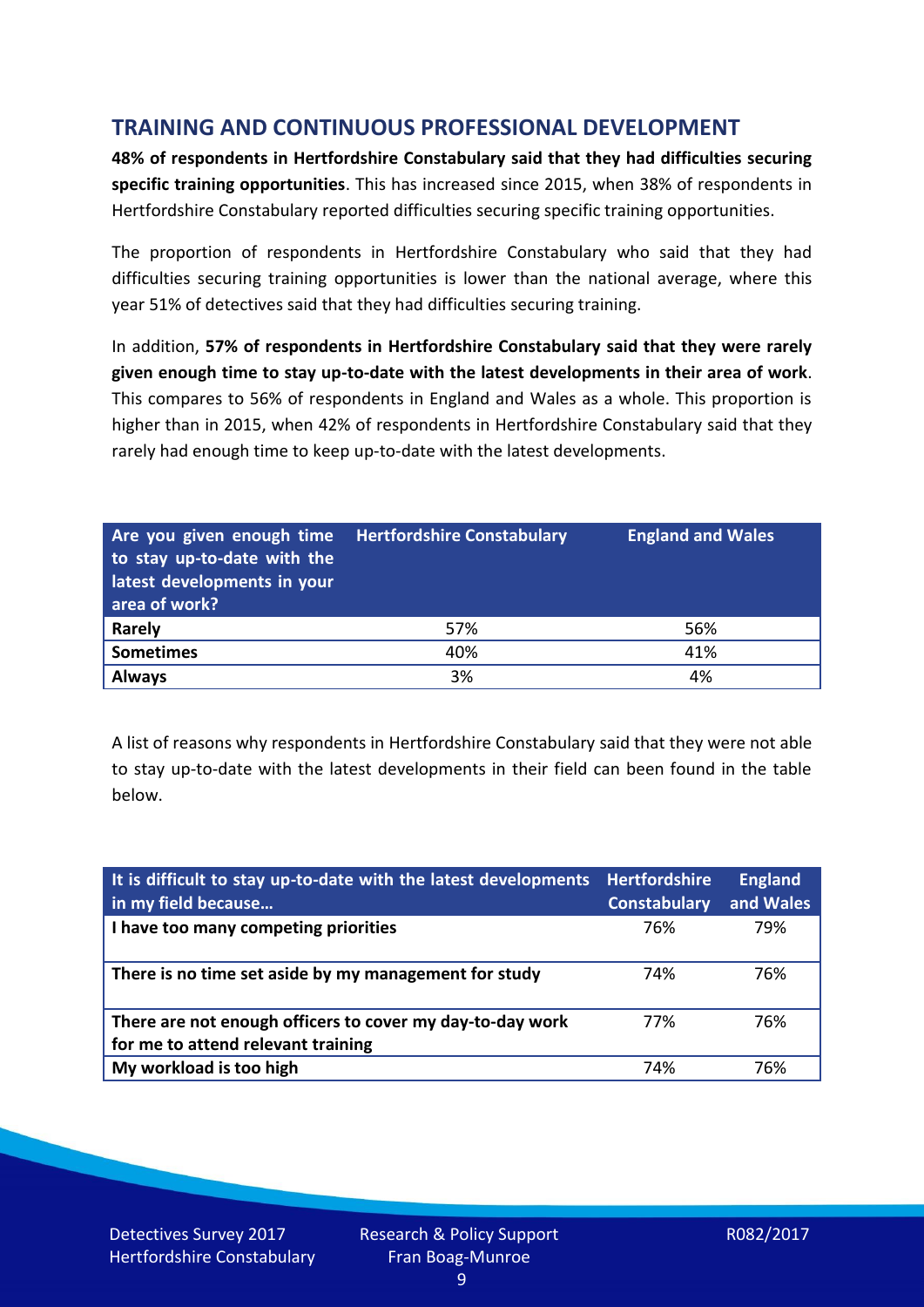| I have too many other commitments                                                        | 68% | 75% |
|------------------------------------------------------------------------------------------|-----|-----|
| The online learning package provided by NCALT is poorly<br>delivered                     | 78% | 73% |
| There are not enough formal training days                                                | 70% | 72% |
| I am too tired at the end of the day                                                     | 75% | 71% |
| Access to knowledge management systems that help<br>communicate new developments is poor | 46% | 51% |
| There is a lack of training staff                                                        | 45% | 46% |
| There is no appropriate training available                                               | 46% | 44% |

# **ATTRACTION AND RETENTION**

**18% of respondents in Hertfordshire Constabulary said that they would not change their career path, whilst 13% couldn't think of any job they would prefer**. 10% of respondents said that they would like to change their posting but remain a police officer.

In comparison, 19% of respondents in Hertfordshire Constabulary said that they would like to change jobs and stop being a police officer, 31% said that they would take any other job but with similar earnings and benefits, and 9% would quit immediately if they could find something else to do.

**The proportion of respondents in Hertfordshire Constabulary who said that they would quit immediately if they could find something else to do has not changed since 2015**, when 9% of respondents said that they would quit immediately if they could.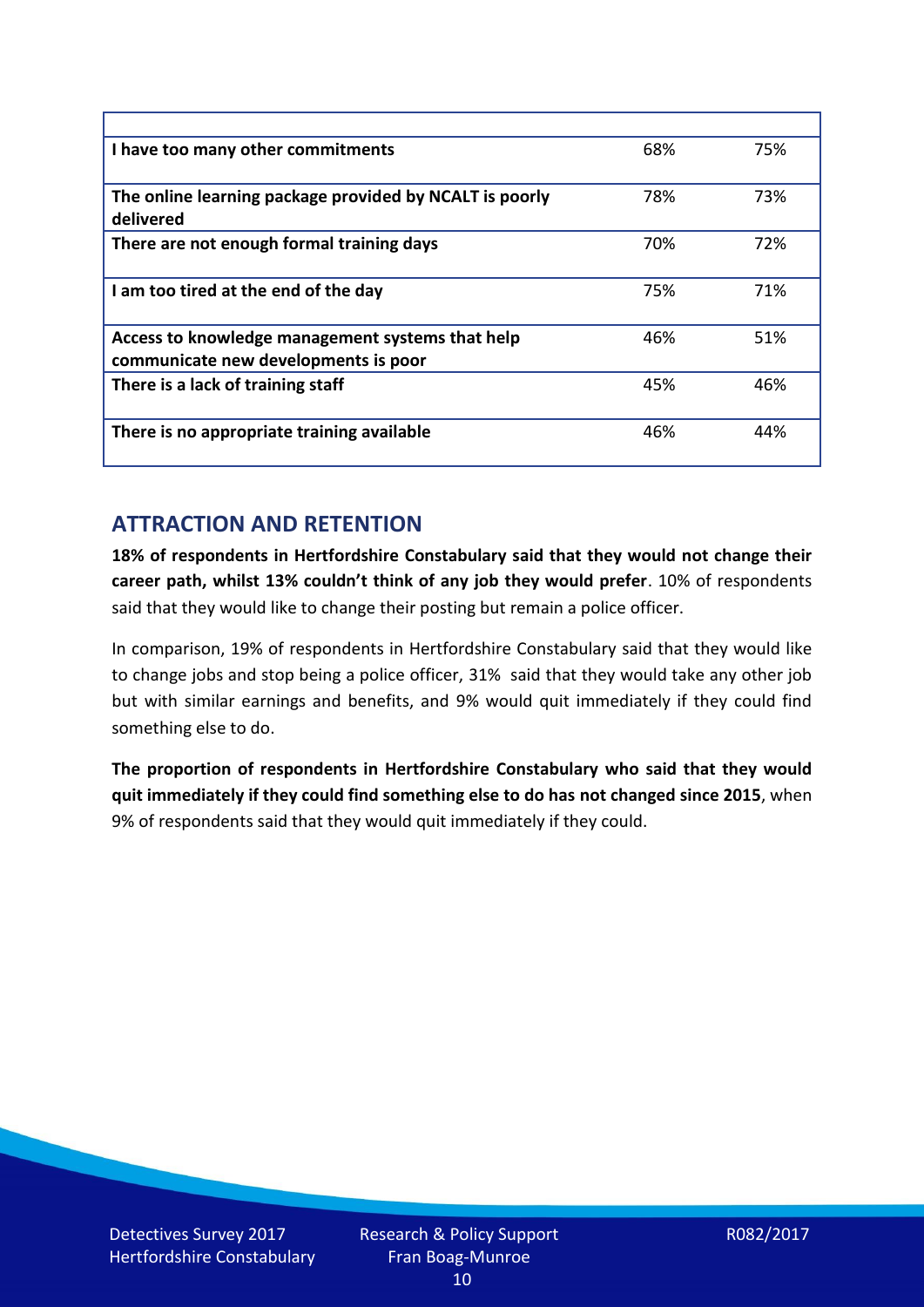|                               | <b>Hertfordshire Constabulary</b> | <b>England and Wales</b> |
|-------------------------------|-----------------------------------|--------------------------|
| I would not change my         | 18%                               | 22%                      |
| career path                   |                                   |                          |
| I can't think of any job I    | 13%                               | 14%                      |
| would prefer                  |                                   |                          |
| I would like to change my     | 10%                               | 14%                      |
| posting but remain a police   |                                   |                          |
| officer                       |                                   |                          |
| I would like to change my     | 19%                               | 14%                      |
| job and stop being a police   |                                   |                          |
| officer                       |                                   |                          |
| I would take almost any       | 31%                               | 26%                      |
| other job with similar        |                                   |                          |
| earnings and benefits         |                                   |                          |
| I would quit immediately if I | 9%                                | 10%                      |
| could find something else to  |                                   |                          |
| do                            |                                   |                          |